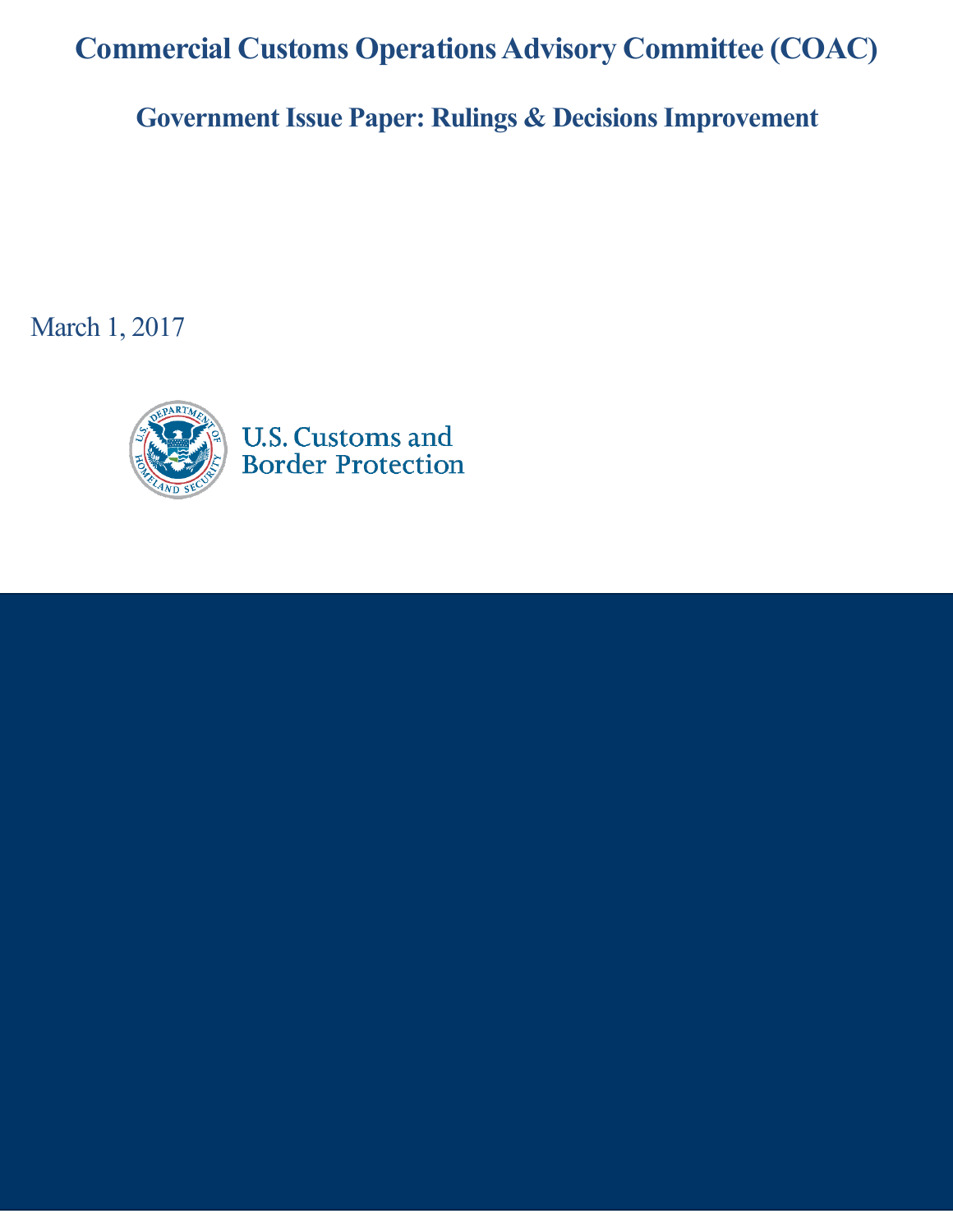## **Rulings & Decisions Improvement Working Group Trade Modernization Subcommittee**

## **STATUS:**

The COAC Trade Modernization Subcommittee has established the Rulings and Decisions Improvement Working Group (RDIWG) that seeks to identify areas for process improvement in the receipt and issuance of CBP Headquarters rulings and decisions focusing on tariff classification, valuation, origin, preference programs, drawback and other aspects of the entry and duty refund process. The goal is to retain the high quality of existing rulings, while substantially improving communication with the trade and the delivery time of the rulings.

Since its inception on November 22, 2016, the RDIWG has convened in six teleconferences, and met in-person for a two-day meeting on January 31 and February 1, 2017. The RDIWG has adopted a Statement of Work, and has representation from both government and the trade. The government representatives are familiar with the process of issuing rulings and decisions and the structure of CBP Office of Trade Regulations  $\&$  Rulings (R&R), which is responsible for the issuance of CBP Headquarters rulings and decisions. The trade representatives include individuals representing brokers, forwarders, sureties, express carriers, law firms representing importers, and trade organizations, all of whom represent or are requesters and recipients of CBP Headquarters rulings and decisions, and work with R&R, and rely on CBP Headquarters rulings and decisions. The trade members were selected based on recommendations of participants and applications to participate.

To achieve its goals, RDIWG is considering the following issues, in accordance with its Statement of Work:

- 1) Whether the current processes and procedures for rulings and decisions set forth in part 177 CBP regulations should be amended. If so, how should they be amended?
- 2) Whether communication and transparency between R&R and the trader is adequate, concerning the necessary information and documentation for, and the receipt, processing, and delivery of the rulings and decisions. If not, what enhancements should be considered?
- 3) Whether the current resources in R&R are sufficient to deliver high quality rulings and decisions within adequate timeframes. If not, what resources should be provided?
- 4) Whether R&R should offer alternative tools in addition to rulings and decisions to provide necessary guidance to the public. If so, what should those tools be?

The RDIWG has drafted a number of recommendations, which are being reviewed in anticipation of submitting them for consideration at the March 1, 2017, quarterly COAC meeting. The draft recommendations address:

- 1) resource allocations within R&R;
- 2) communication and outreach by R&R within CBP and to the trade;
- 3) process improvement and efficiencies consisting of more interaction between and among R&R and the Centers of Excellence and Expertise and/or ports; expedited Application for Further Review of protest decisions in certain circumstances; training for R&R employees; and leveraging National Commodity Specialist Division expertise for substitution drawback contracts mandated under the Trade Facilitation and Trade Enforcement Act (Pub. Law 114- 125);